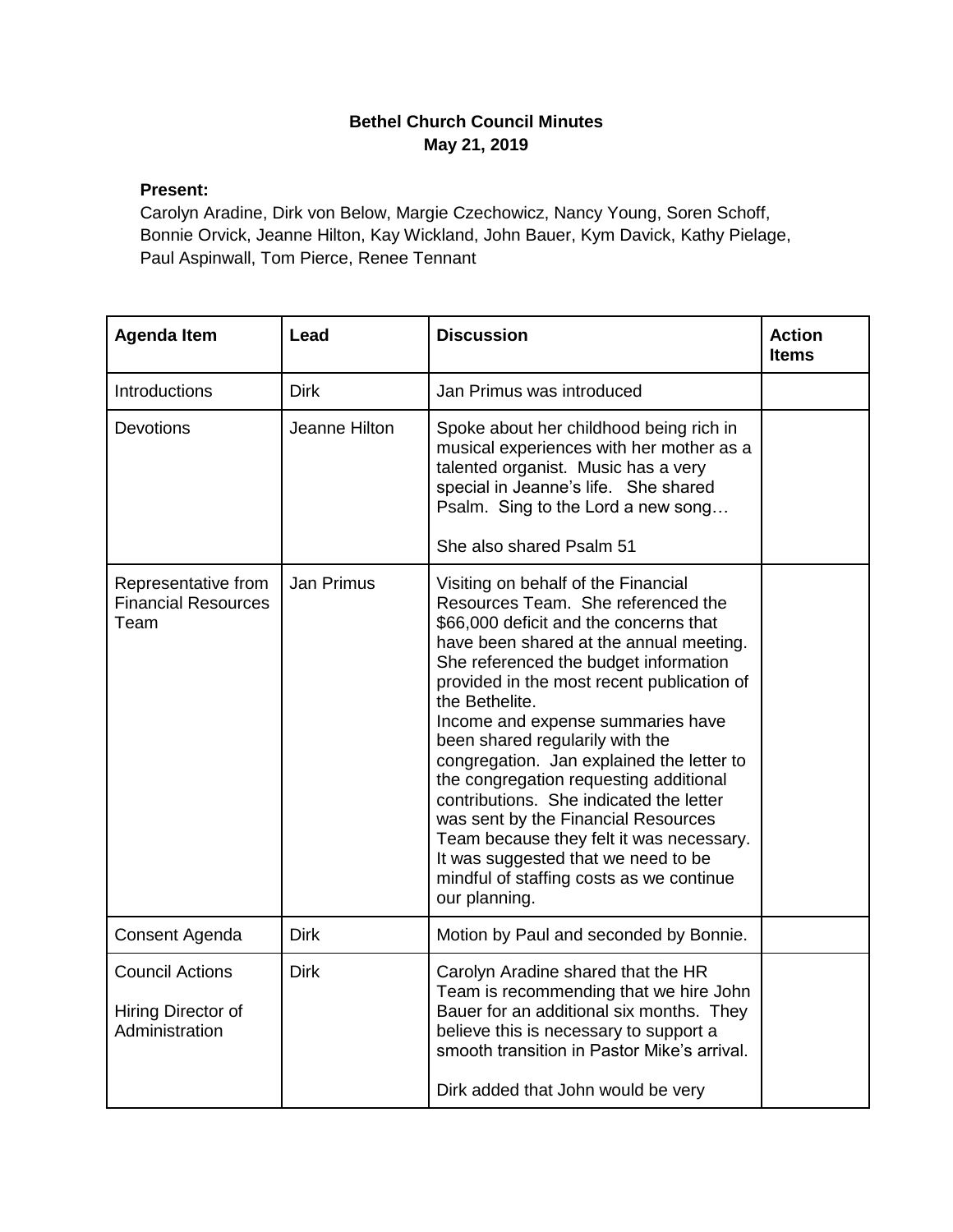|                                                         |                      | helpful in helping Bethel to develop a<br>stategic plan with his skills and<br>experience.<br>Dirk encouraged us to continue to work<br>together collaboratively through the<br>change process.                                                                                                                                                                                                                                                                                                                                                                                                                                                                                                                                                                                                                                                                                                                                                                                                                                                                                                                                                                                                                                                                                                                                                                                                   |  |
|---------------------------------------------------------|----------------------|---------------------------------------------------------------------------------------------------------------------------------------------------------------------------------------------------------------------------------------------------------------------------------------------------------------------------------------------------------------------------------------------------------------------------------------------------------------------------------------------------------------------------------------------------------------------------------------------------------------------------------------------------------------------------------------------------------------------------------------------------------------------------------------------------------------------------------------------------------------------------------------------------------------------------------------------------------------------------------------------------------------------------------------------------------------------------------------------------------------------------------------------------------------------------------------------------------------------------------------------------------------------------------------------------------------------------------------------------------------------------------------------------|--|
| Approval of financial<br>report                         | Paul Aspinwall       | <b>Paul Aspinwall moved and seconded</b><br>by Margie C. to file the financial report.<br><b>Motion carried.</b>                                                                                                                                                                                                                                                                                                                                                                                                                                                                                                                                                                                                                                                                                                                                                                                                                                                                                                                                                                                                                                                                                                                                                                                                                                                                                  |  |
| Ministry and<br><b>Resource Teams</b><br>Summit reports | <b>Bonnie Orvick</b> | Bonnie reported about the Ministry<br>Council meeting on May 1. The resource<br>and ministry teams met to share<br>information about what they are doing.<br>There is an effort to do this quarterly.<br>There was a presentation by Pastor<br>Uptall about becoming a Reconciled in<br>Christ church with specific emphasis on<br>welcoming LGBTQ. Kathy Pielage<br>shared the steps in the process<br>referenced in the brochure from the<br>presentation. The synod has developed<br>a position statement. In working through<br>the process, we need to be purposeful<br>about this. We may need to have an adult<br>forum on Sunday to open this up for<br>discussion. See reconcilingworks.org for<br>more information. Bonnie said it was<br>suggested that we take the idea back to<br>Ministry Council to determine next steps.<br>Dirk agreed that the Ministry Council<br>should develop a plan to advance this<br>concept. Ministry Council needs to<br>assess where the congregation is and<br>determine next steps.<br>Kathy P. made a motion to have<br><b>Church Council request that the</b><br><b>Ministry Council assesses the</b><br>congregation's receptivity to<br>becoming an Reconciled in Christ<br>church and to determine next steps.<br>The Ministry Council should report<br>back by the end of the summer.<br><b>Seconded by Jeanne Hilton. Motion</b><br>carried. |  |
| <b>New Pastor</b><br>Welcoming                          | Nancy Young          | Nancy has reached out to all church<br>groups/teams to include them in the<br>welcome activities for Pastor Mike. She                                                                                                                                                                                                                                                                                                                                                                                                                                                                                                                                                                                                                                                                                                                                                                                                                                                                                                                                                                                                                                                                                                                                                                                                                                                                             |  |